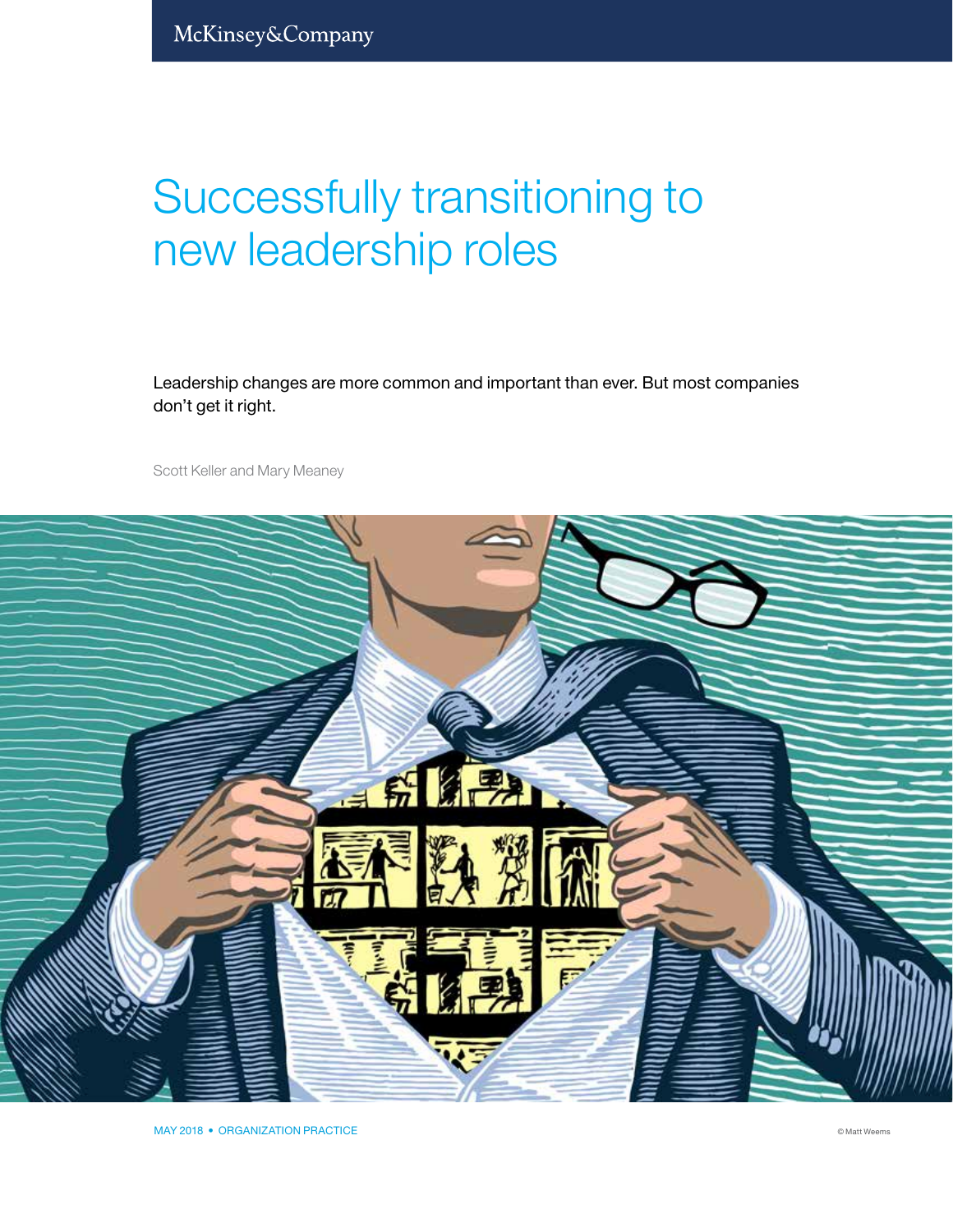*In* Leading Organizations: Ten Timeless Truths *(Bloomsbury Publishing, June 2017),*<sup>1</sup>  *McKinsey senior partners Scott Keller and Mary Meaney address the ten basic issues facing leaders: attracting and retaining talent, developing current talent, managing performance, creating leadership teams, making decisions, reorganizing to capture value quickly, reducing long-term overhead costs, making culture a competitive advantage, leading transformational change, and transitioning to new leadership roles. "Attracting and retaining the right talent" (McKinsey.com, November 2017) was the first in our series of articles based on the book. The second was "Reorganizing to capture maximum value quickly" (McKinsey.com, February 2018).*

Every leadership transition creates uncertainty. Will the new leader uncover and seize opportunities and assemble the right team? Will the changes be sustainable? Will a worthy successor be developed?

These questions boil down to one: Will the leader be successful?

#### Why are leadership transitions important?

Hardly anything that happens at a company is more important than a high-level executive transition. By the nature of the role, a new senior leader's action or inaction will significantly influence the course of the business, for better or for worse. Yet in spite of these high stakes, leaders are typically underprepared for—and undersupported during—the transition to new roles.

#### The consequences are huge

Executive transitions are typically high-stakes, high-tension events: when asked to rank life's challenges in order of difficulty, the top one is "making a transition at work"—ahead of bereavement, divorce, and health issues.2 If the transition succeeds, the leader's company will probably be successful; nine out of ten teams whose leader had

Exhibit 1 If a leadership transition succeeds, the leader's company will probably be successful over several years.



Source: *CEB Blogs*, "Corporate finance: The cost of poor leadership transitions," blog entry by Kruti Bharucha and Nitika Dial, October 29, 2013, cebglobal.com

**McKinsey&Company**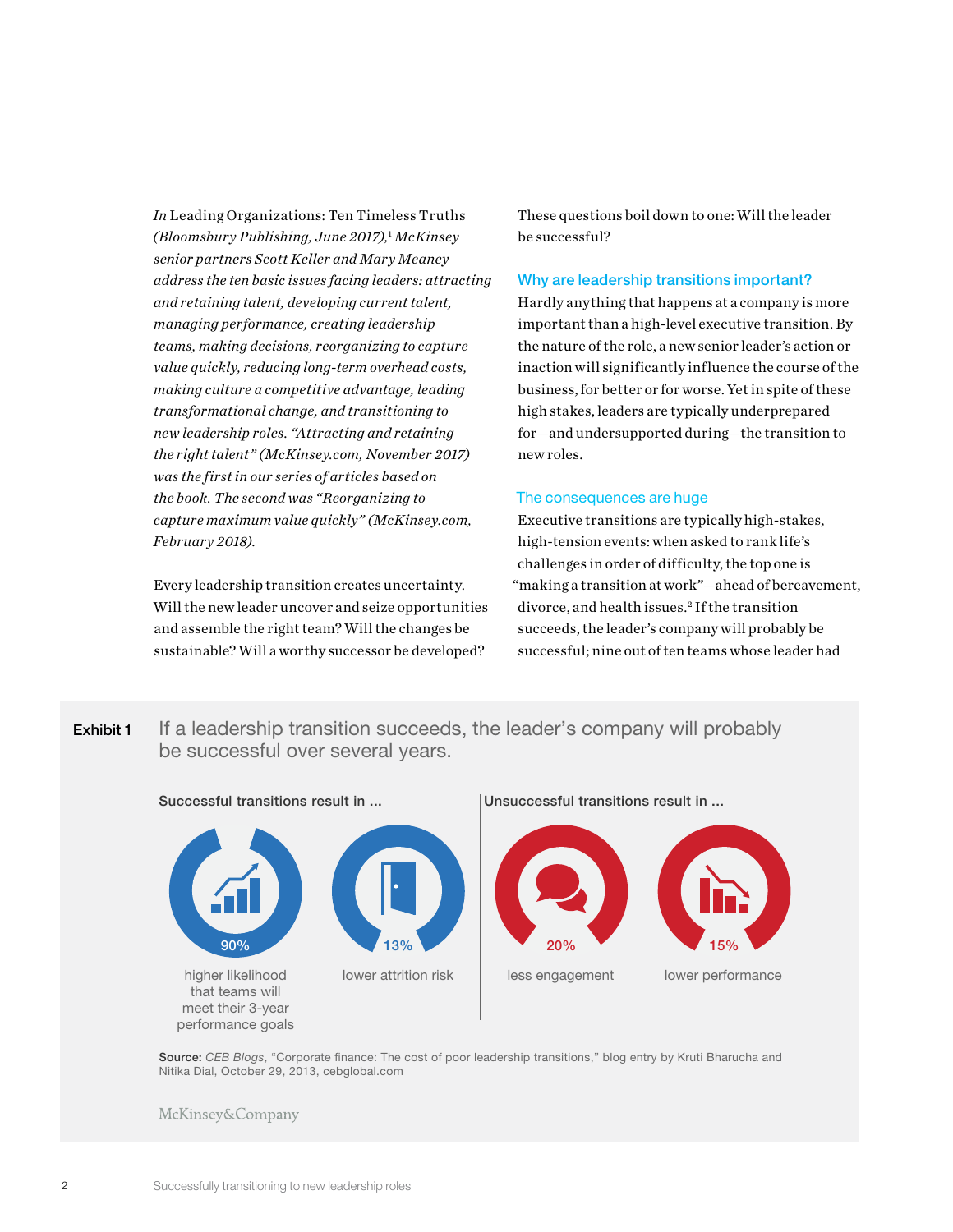a successful transition go on to meet their threeyear performance goals (Exhibit 1). Moreover, the attrition risk for such teams is 13 percent lower, their level of discretionary effort is 2 percent higher, and they generate 5 percent more revenue and profit than average. But when leaders struggle through a transition, the performance of their direct reports is 15 percent lower than it would be with highperforming leaders. The direct reports are also 20 percent more likely to be disengaged or to leave the organization.3

Successful or not, transitions have direct expenses typically, for advertising, searches, relocation, signon bonuses, referral awards, and the overhead of HR professionals and other leaders involved in the process. For senior-executive roles, these outlays have been estimated at 213 percent of the annual salary.<sup>4</sup> Yet perhaps the most significant cost is losing six, 12, or 18 months while the competition races ahead.

#### Nearly half of leadership transitions fail

Studies show that two years after executive transitions, anywhere between 27 and 46 percent of them are regarded as failures or disappointments.<sup>5</sup> Leaders rank organizational politics as the main challenge: 68 percent of transitions founder on issues related to politics, culture, and people, and 67 percent of leaders wish they had moved faster to change the culture. These matters aren't problems only for leaders who come in from the outside: 79 percent of external and 69 percent of internal hires report that implementing culture change is difficult. Bear in mind that these are senior leaders who demonstrated success and showed intelligence, initiative, and results in their previous roles. It would seem that Marshall Goldsmith's advice— "What got you here won't get you there"6—is fully applicable to executive transitions.

## Leadership transitions are more frequent, yet new leaders get little help

The pace and magnitude of change are constantly

rising in the business world, so it is no surprise that senior-executive transitions are increasingly common: CEO turnover rates have shot up from 11.6 percent in 2010 to 16.6 percent in 2015.7 Since 69 percent of new CEOs reshuffle their management teams within the first two years, transitions then cascade through the senior ranks.<sup>8</sup> Sixty-seven percent of leaders report that their organizations now experience "some or many more" transitions than they did in the previous year.<sup>9</sup>

Despite the increase in frequency, only 29 and 32 percent of US and global leaders, respectively, feel that their organizations appropriately support new leaders. As many as 74 percent of US leaders and 83 percent of global ones think they are unprepared for their new roles.10 As CEB puts it, "most organizations approach new leadership transitions in the same way many organizations approach mergers and acquisitions: as one-off events…. The typical unsystematic 'hands-off' transition approach relies heavily on new leaders to self-manage their transitions. However, most leaders experience only a handful of transitions … so for them, each transition remains more art than science."11

Organizations most often try to help newly appointed leaders by supplying them with mentors or informal "buddy" networks. Yet only 47 percent of external hires and 29 percent of internal ones find these helpful. Standard orientation programs are the second most common approach, but only 19 percent of externally and 11 percent of internally recruited executives consider them effective. Some methods for instance, tailored executive coaching and customized assimilation plans—have been shown to double the likelihood of success, but only 32 percent of organizations use them.12 When companies are asked what additional support they intend to provide in future, the commonest response is to have HR play a more supportive role. But HR departments already have a full plate.<sup>13</sup>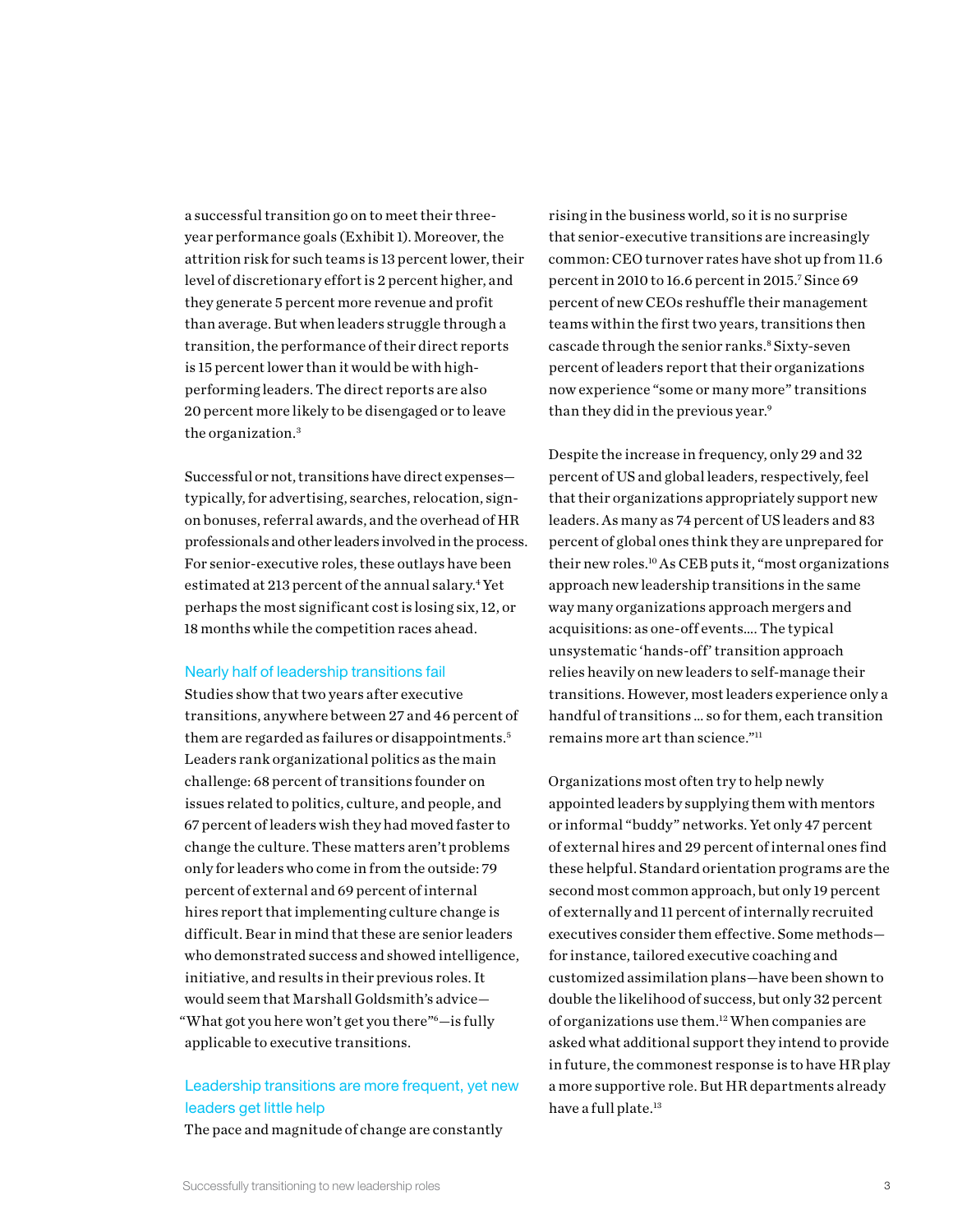### What are the big ideas?

Newly appointed leaders should take stock of their situation in five areas and then take action to deal with them. They should also clearly state not only what they will do but what they won't, as well as forget the idea that they have only 100 days to make an impact.

#### Take stock and take action in five areas

The great Spanish writer Cervantes once wrote, "To be prepared is half the battle." What is the other half? A second famous Spaniard, the artist Pablo Picasso, said, "Action is the foundational key to success." They were right, so every leader should mount a transition in two equally important stages: first take stock and then take action by asking questions about five basic dimensions of leadershipthe strategy and operation of the business or function, the corporate culture, the team, the leader herself or himself, and other stakeholders that need to be managed (Exhibit 2). Beware of generic answers because every leader's starting point is different. For some, the starting role is to maintain and improve steadily what they inherited in each of these dimensions. For others, transformational change in all the dimensions is necessary. Still others face a mix of requirements.

Simultaneously managing the five focus areas isn't easy. As with spinning plates, do it too slowly, and they lose momentum and crash to the ground; do it too quickly, and they spin out of control. Get this right, and you can succeed spectacularly.

**Exhibit 2** Leaders should think about mounting a transition in two equal steps: first take stock, then take action across five dimensions.

| <b>Your business</b><br>or function                                                                                                 | <b>Culture</b>                                                                                                          | <b>Team</b>                                                                                                         | Yourself                                                                                                                | <b>Other</b><br>stakeholders                                                                                                        |
|-------------------------------------------------------------------------------------------------------------------------------------|-------------------------------------------------------------------------------------------------------------------------|---------------------------------------------------------------------------------------------------------------------|-------------------------------------------------------------------------------------------------------------------------|-------------------------------------------------------------------------------------------------------------------------------------|
| Take stock:<br>Do you under-<br>stand the current<br>performance and<br>capabilities?                                               | Take stock:<br>Do you under-<br>stand the current<br>culture and any<br>shifts required to<br>improve perfor-<br>mance? | Take stock:<br>Do you have the<br>right team with the<br>right skills and<br>attitudes and the<br>right structure?  | Take stock:<br>Have you done<br>what it takes to<br>get up to speed,<br>set boundaries,<br>and consider your<br>legacy? | Take stock:<br>Do you under-<br>stand your<br>mandate and the<br>other expectations<br>of major<br>stakeholders?                    |
| Take action:<br>Have you aligned<br>and mobilized<br>your team and<br>organization on<br>the future aspira-<br>tion and priorities? | Take action:<br>Are you influenc-<br>ing those shifts<br>with all levers<br>available?                                  | Take action:<br>Have you together<br>embarked on a<br>structured journey<br>to become a<br>high-performing<br>team? | Take action:<br>Do you spend<br>your time wisely<br>by assuming roles<br>only you can play?                             | Take action:<br>Have you<br>established a<br>productive<br>working rhythm<br>and relationship<br>with them to<br>shape their views? |

McKinsey&Company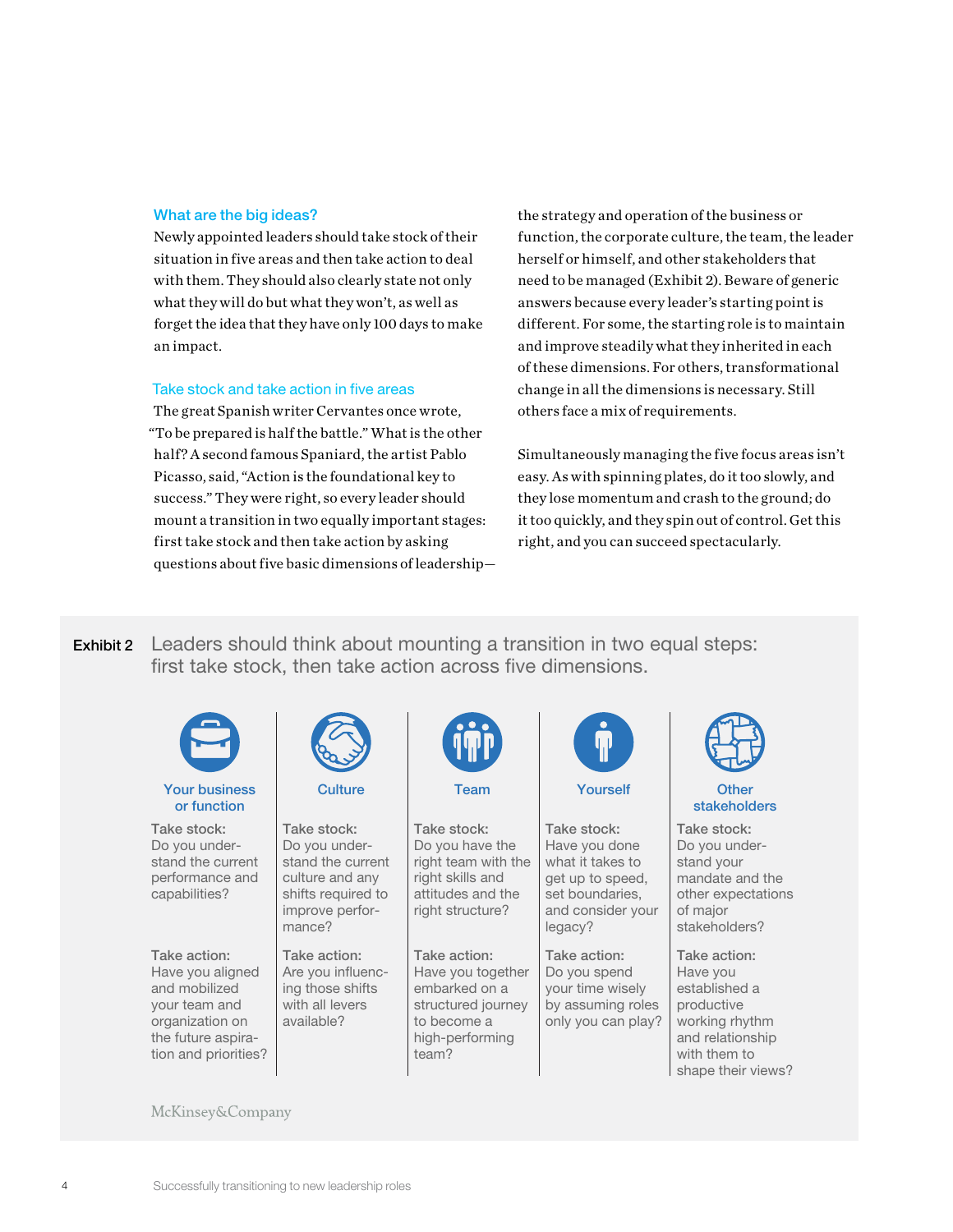## Be clear about what you won't do, not just what you will

When Alan Lafley took over Procter & Gamble, in June 2000, the global consumer-goods giant had become the worst-performing company in the Dow Jones Industrial Average. Lafley increased P&G's profits by 70 percent and its revenues by almost 30 percent in his first five years. His success was as much about what he stopped as what he started. Lafley and his senior team quickly ended almost \$200 million of experimental technology projects and regional marketing campaigns. They prioritized four core businesses and ten countries.

As Lafley says, "be clear on what you won't do—what needs to stop…. Most human beings and most companies don't like to make choices, and they particularly don't like to make a few choices they really have to live with." Along the same lines, management thinker Jim Collins notes that great companies create "stop-doing" lists to complement their "to-do" lists.14 In our experience, too, senior executives in new roles must be clear not only about what they want to do but also about what they don't. Otherwise, when employees hear about the company's new direction, they will reframe what they are already doing to show that this supports the changes, and many pet projects will crop up in the name of advancing them. Well-intentioned but fragmented and ineffectual efforts then proliferate, and momentum vanishes. Successful leaders are 1.8 times more likely than others to communicate explicit ideas about what to stop, not just about what to start.<sup>15</sup>

So, as leaders in a transition take stock, they should ask what they can delay or terminate—for example, initiatives, meetings, process steps, reports, and rituals. As leaders take action, they should not only be clear about what will stop and start but also adopt a philosophy from the world of good housekeeping: one thing in, one thing out. When people propose new initiatives, leaders should ask what the company will stop doing to free up the time, money, resources, and focus needed to implement them well.

#### Be impact driven, not calendar driven

If you type "executive transitions" into Amazon, you will find a long list of books offering 90- and 100-day plans for success. These works say that you have a limited period to achieve full productivity as a leader and that if you don't make it in time, you are doomed. The evidence doesn't support these claims: 92 percent of external and 72 percent of internal hires take far more than 90 days to reach full productivity.16 Sixty-two percent of external and 25 percent of internal hires admit that it took them at least six months to have real impact.

In general, that delay isn't a problem. Stakeholders typically expect a new CEO to propose a strategic vision within the first eight months, not the first 100 days (Exhibit 3). They give the CEO 14 months to get a new team in place and 19 months for an increase in share prices.17 This doesn't necessarily mean that leaders shouldn't move quickly—for example, 72 percent of them wish they had taken less time to reshape their teams.18 But stale formulas shouldn't pressure leaders to act.

#### How do I make it happen?

Sofia, a high-ranking leader at a European financialservices company, accepted a senior-executive position in its insurance-brokerage business. The company's top leaders felt that although this would be a stretch assignment, she was right for it. Sofia had some previous contact with the business but knew little about how it worked, although she did know its reputation as a weak performer.

#### 1. Aspire

Sofia quickly immersed herself. She spent time carefully understanding the views of the outgoing leader and organized sessions with third-party experts to learn about industry dynamics, competitive trends, and best practices. She also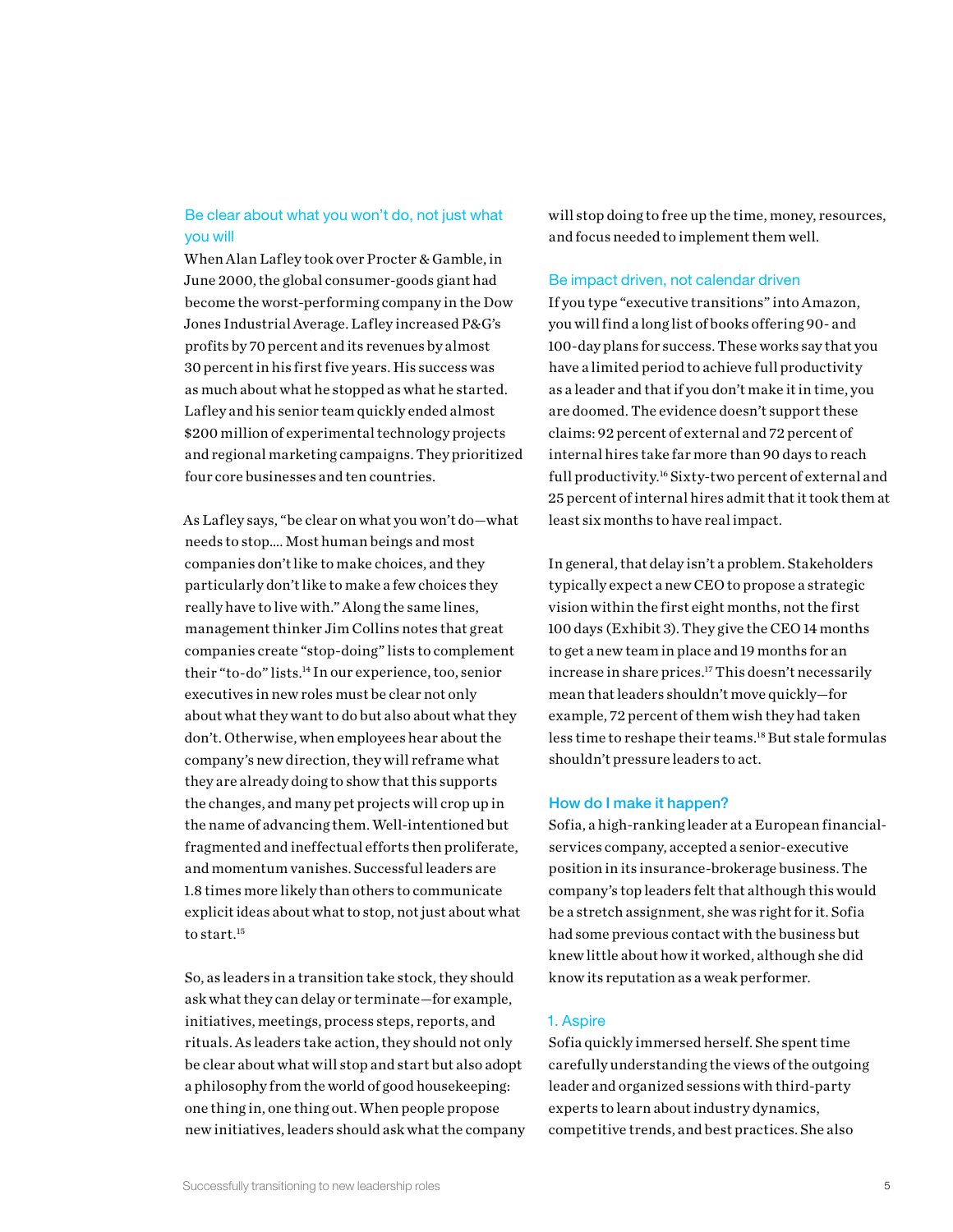#### Exhibit 3 The idea that new leaders have 100 days to make their mark is a myth.



Source: Leslie Gaines-Ross, *CEO Capital: A Guide to Building CEO Reputation and Company Success*, Hoboken, NJ: John Wiley & Sons, 2002; *Executive transitions market study summary report: 2008*, a joint report from The Institute of Executive Development and Alexcel Group, 2008

McKinsey&Company

started to get to know her team and met a couple of colleagues from earlier in her career who now worked in the same business.

Sofia's next step was to begin engaging the organization. She spent time at regional offices interviewing high-performing employees individually to get their advice and meeting with the rest of the staff. She also met with representatives from key customer accounts to hear their hopes and concerns. Meanwhile, a small strategy team was pulling together a baseline analysis of the unit's performance and culture. She met the team every week to discuss the findings and create "one version of the truth."

Ten weeks into the role, Sofia assembled her team for a two-day "aspiration-setting" workshop at an off-site location. Together, they created a high-level aspiration: to operate as a bank-owned business rather than a standalone company; to segment the

market in a disciplined way rather than trying to be everything to everyone; and to consider acquisitions only after they had shown that the unit could organically grow.

#### 2. Assess

Sofia and her direct reports, supported by a strategy team, started meeting twice a week to deepen their discussions. Together, they decided on the priorities for achieving the aspiration, identified the new capabilities it required (for example, digital marketing, data analytics, and customer relationship management), and considered organizational options. Twelve weeks into the new job, Sofia announced a restructuring of the business, the early retirement of two executives, and the creation of three new executive roles.

She now had the strategy team running focus groups to identify limiting mind-sets and behavior that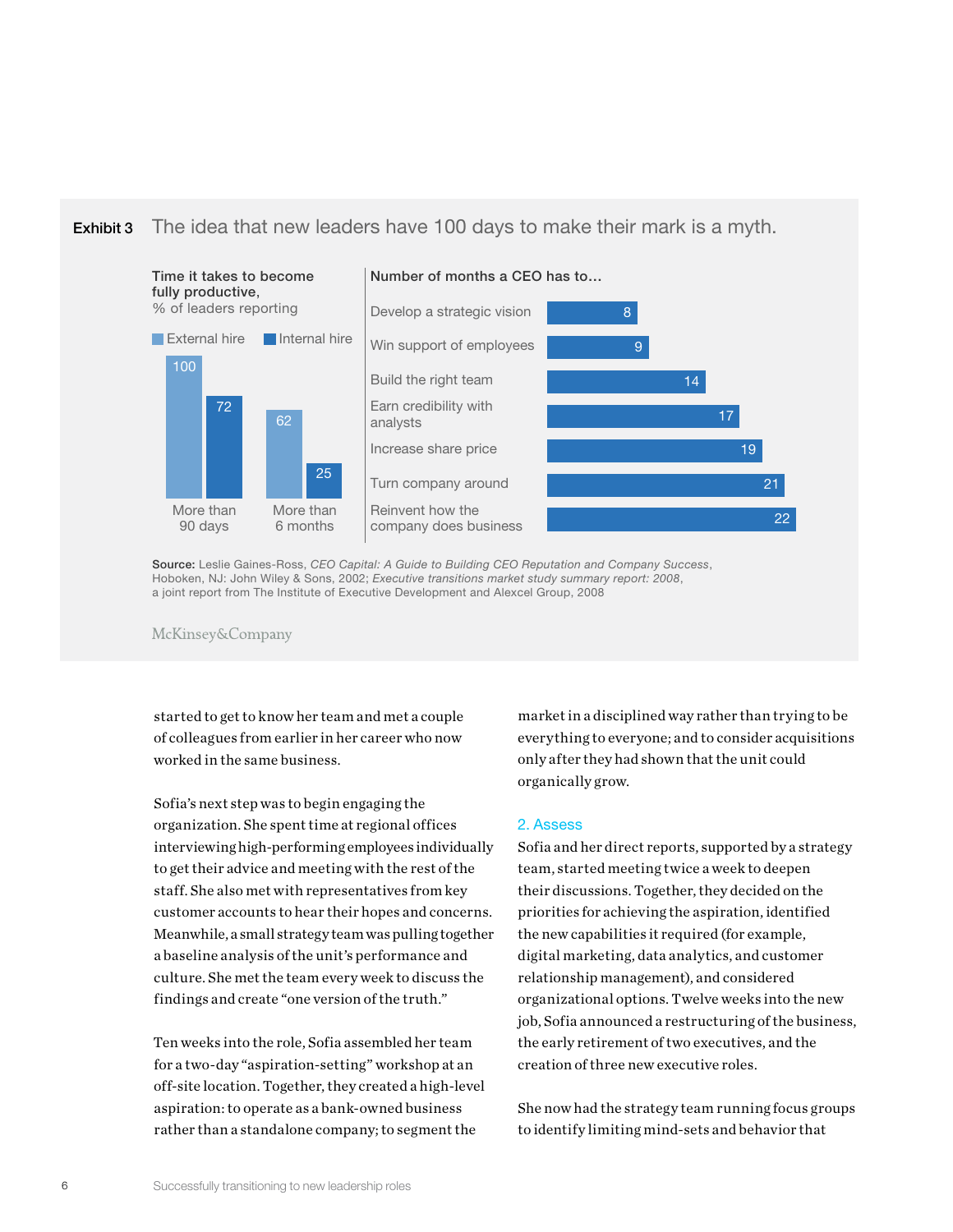could undermine the aspiration. Many employees, for instance, felt that being part of a larger financialservices institution hurt the insurance operation's performance. They didn't trust the abilities of colleagues outside their own departments. A significant number believed that if revenues grew, everything else, including margins, would take care of itself.

In the next workshop, an experienced facilitator helped Sofia's direct reports to decide on specific performance goals (such as margin growth, crosssell rates, and customer satisfaction) and to identify the necessary shifts in mind-sets and behavior.

#### 3. Architect

Having taken stock of the business's situation and aligned on an aspiration, Sofia and her direct reports began to plan how they would take action. They launched initiative teams to determine how to implement all the priorities. Executive-level members, working in pairs to get to know each other better and to model their collaboration, sponsored every initiative. The initiative teams focused on defining a customer-segmentation strategy, optimizing technology, standardizing office models and compensation structures, and creating more integrated partnerships with the company's other businesses. The teams also suggested what should be on the stop-doing list and how the company's culture could change through role modeling, storytelling, reinforcement mechanisms, and skill building.

The next off-site meeting determined the scope of each initiative, the key decisions, the overall milestones, and the governance mechanisms. A few scenarios were played out so that everyone understood decision rights, key performance indicators, and interdependencies. Then a change story assembled the full picture—the what, when, why, how, and who of the whole program.

### 4. Act

Sofia worked with her assistant to ensure that she would have enough time for the important issues as well as the flexibility to deal with urgent ones. She ensured that detailed plans were fleshed out for each initiative while simultaneously implementing some quick wins. She also established a programmanagement office (PMO) to coordinate the initiative teams.

This phase culminated in an off-site meeting with the business unit's top 300 leaders that formally marked the launch of the new direction. In advance of the meeting, the change story and detailed implementation plans were refined. The PMO fleshed out a full change-management and communications plan. The finance and HR teams reviewed current business and talent processes to confirm their alignment with the new direction and to clarify who was responsible for what. And Sofia's boss, Rajit, was briefed to explain what the new direction of the insurance business would mean for the company as a whole. (Sofia had previously spent time with him to ensure that he was comfortable with her plans.)

### 5. Advance

In the next six months, Sofia met monthly with the PMO and the initiative teams, switching to a quarterly schedule once things were well on track. She continued to manage her schedule to balance meetings with customers, business partners, and regulators and with her direct reports. She also reserved time to reflect on strategy, organizational dynamics, and her personal impact.

Sofia stayed close to her direct reports, both individually and as a group (frequent one-on-one feedback and coaching sessions ensured that they remained fully on board). Six months into her role, two leaders hadn't changed in the way she had hoped, so she made the necessary moves; fortunately, she had earlier decided to work with HR to create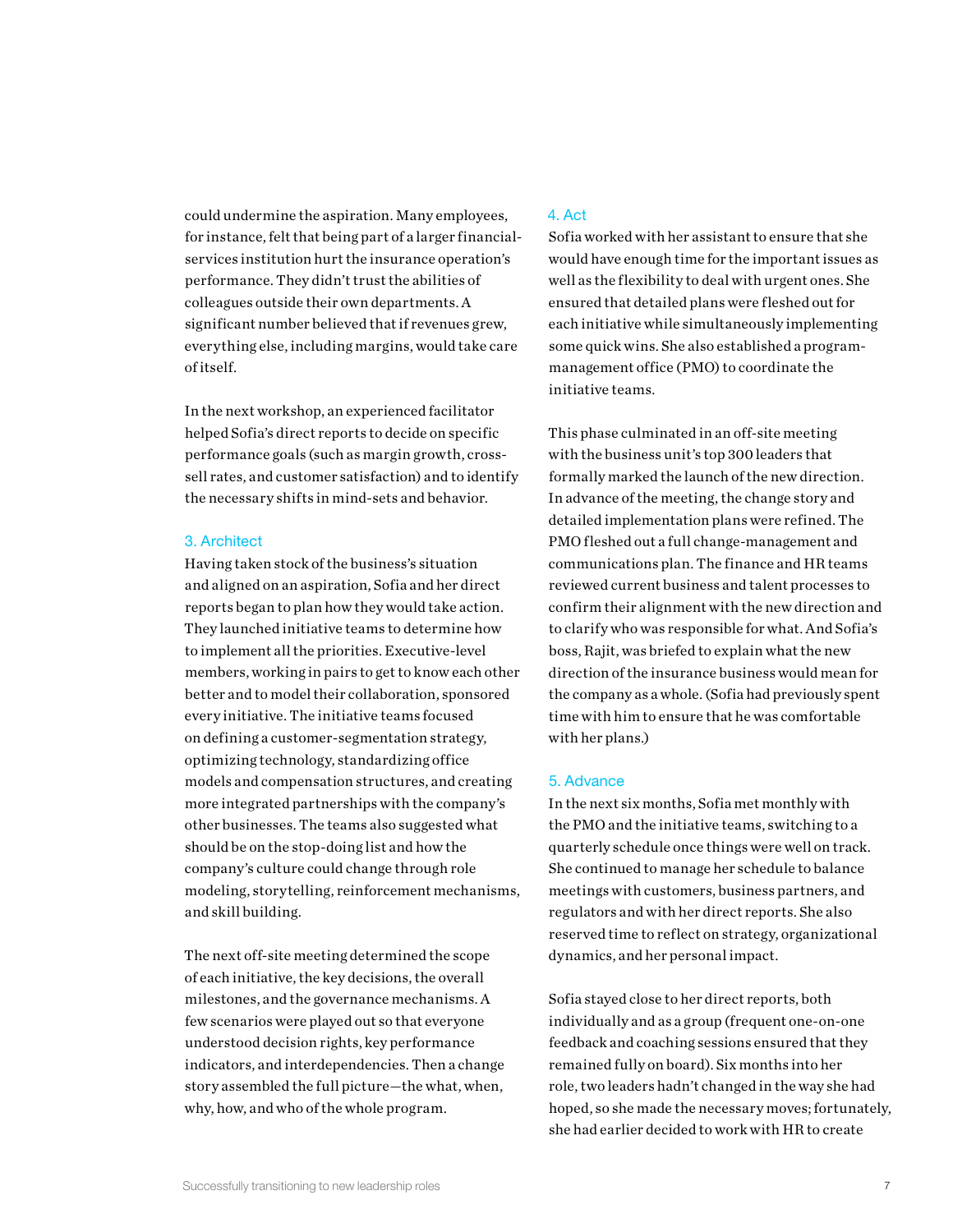succession options. She also used an inner circle of informal advisers to act as a sounding board, to give her discreet advice, and to learn how the organization perceived her and her actions.

A year into her role, not everything had gone according to plan: unforeseen economic changes dictated a strategic decision to focus more on the consumer business. She also had to dismiss another of her direct reports unexpectedly after major risk and compliance issues surfaced. But thanks to the operating rhythm Sofia had created, the business unit picked up the need for adjustments early on and quickly made changes. Its performance was turning around—it beat its plan, with significant increases in cross-selling and in profit margins. Ninety-five percent of its employees now felt it had a clear, shared direction, up from less than half before Sofia's arrival. Most important, she felt confident she had the right strategy, the right team, and the right support from stakeholders.

Sofia effectively took stock and took action in the areas that matter, and so should all executives who want to ensure that their transitions are a success.

- 4 Heather Boushey and Sarah Jane Glynn, *There are significant business costs to replacing employees,* Center for American Progress, November 2012, americanprogress.org.
- 5 We compiled these statistics on failure rates and their causes from a number of landmark studies, including Brad Smart and Geoff Smart, *Topgrading: How to Hire, Coach and Keep A Players,* New York, NY: Penguin, 1999; Mark Murphy, "Leadership IQ study: Why new hires fail," *Public Management,*  2005, Volume 88, Number 2; Patricia Wheeler, "Executive

transitions market study summary report: 2008," The Institute of Executive Development, 2008; George Bradt, Jayme Check, and Jorge Pedraza, *The New Leader's 100-Day Action Plan: How to Take Charge, Build Your Team, and Get Immediate Results,* Hoboken NJ: Wiley, 2006; and recent Gallup polls. The specific range mentioned here comes from *Executive Transitions Rise, Challenges Continue,* IED and Alexcel Research, June 2013 (27 percent), and "High-impact leadership transitions: a transformative approach," CEB, 2012 (46 percent).

- 6 Marshall Goldsmith and Mark Reiter, *What Got You Here Won't Get You There,* New York, NY: Hyperion, 2007.
- 7 DeAnne Aguirre, Per-Ola Karlsson, and Kristin Rivera, "Are CEOs less ethical than in the past?," *strategy+business,* Summer 2017, strategy-business.com.
- 8 Michael Birshan, Thomas Meakin, and Kurt Strovink, "How new CEOs can boost their odds of success," *McKinsey Quarterly,* May 2016, McKinsey.com.
- <sup>9</sup>*Executive Transitions Rise, Challenges Continue,* IED and Alexcel Research, June 2013.
- 10Matt Paese and Richard S. Wellins, *Leaders in transition: Stepping up, not off,* Development Dimensions International, ddiworld.com; and "Ascending to the C-suite," April 2015, McKinsey.com.
- <sup>11</sup>*High-Impact Leadership Transitions,* 2012, CEB, cebglobal.com.
- <sup>12</sup> Patricia Wheeler, "Executive transitions market study summary report: 2008," The Institute of Executive Development, 2008; "Ascending to the C-suite," April 2015, McKinsey.com.
- <sup>13</sup>*Executive Transitions Rise, Challenges Continue,* IED and Alexcel Research, June 2013.
- 14Debbie Weil, "Three things on Jim Collins' stop doing list," *Inc.*, September 2008, inc.com.
- 15"Ascending to the C-suite," April 2015, McKinsey.com.
- 16Patricia Wheeler, "Executive transitions market study summary report: 2008," The Institute of Executive Development, 2008.
- 17Leslie Gaines-Ross, *CEO Capital: A Guide to Building CEO Reputation and Company Success,* Hoboken, NJ: Wiley, 2002.
- 18" Ascending to the C-suite," April 2015, McKinsey.com. More than half also think that they didn't spend enough time taking stock of their personal leadership strengths and weaknesses during the transition and evaluating their personal operating models.

## **Scott Keller** is a senior partner in McKinsey's Southern California office, and **Mary Meaney** is a senior partner in the Paris office.

Copyright © 2018 McKinsey & Company. All rights reserved.

<sup>1</sup> Scott Keller and Mary Meaney, *Leading Organizations: Ten Timeless Truths,* London, United Kingdom: Bloomsbury Publishing, 2017.

<sup>2</sup> Matt Paese and Richard S. Wellins, *Leaders in transition: Stepping up, not off,* Development Dimensions International, ddiworld.com.

<sup>&</sup>lt;sup>3</sup> CEB Blogs, "Corporate finance: The cost of poor leadership transitions," blog entry by Kruti Bharucha and Nitika Dial, October 29, 2013, cebglobal.com.